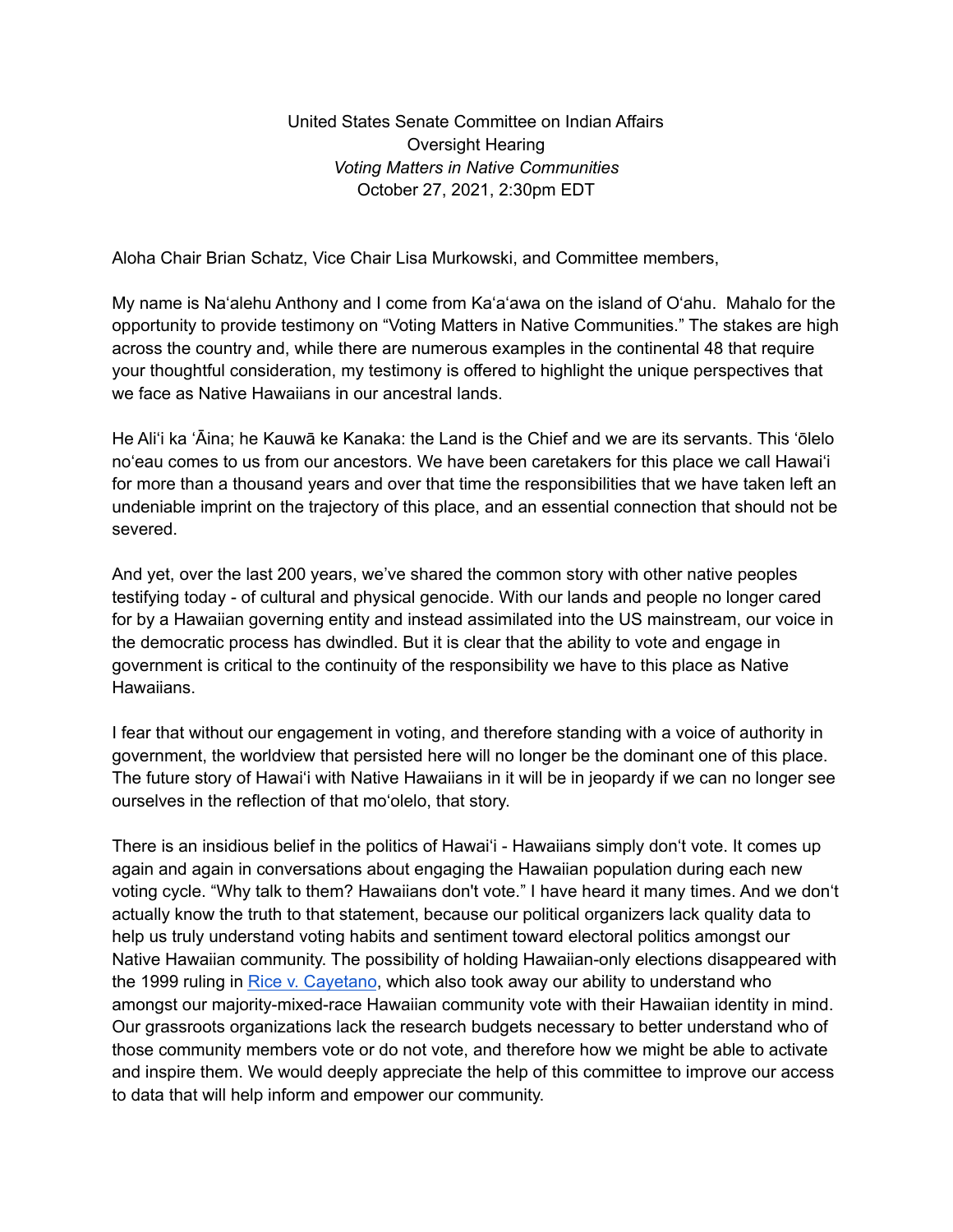But anecdotally, it's easy to extrapolate why Hawaiian voters may not see the effort of voting as worth their time. Underrepresented in local, statewide and national politics, Hawaiian interests like those of many other native peoples - have been marginalized, ignored or actively opposed time and time again. So, one might ask, if voting changes nothing for us, why bother?

The threshold for "why bother" is high, not only due to lack of faith in government, but also because of the extraordinary social and economic pressures our community members are under. We live in a place where virtually everything is imported. We have even become accustomed to shipping most of our food in, even though these islands fed close to one million people before the point of Western contact. We have some of the highest costs for everything here - from milk and bread, to utilities like electricity.

One of the most troubling benchmarks is the median cost of a single-family home: now [more](https://data.uhero.hawaii.edu/#/series?id=150548&start=2020-07-01) than one million [dollars](https://data.uhero.hawaii.edu/#/series?id=150548&start=2020-07-01) on the island where I live, Oʻahu. The economists tell us that the qualifying income for that  $$1.05M$  median home would be just about \$140,000, while the median household income on our island is [\\$102,100](https://data.uhero.hawaii.edu/#/series?sa=false&id=164739&data_list_id=43&start=2010-01-01&geo=HI&freq=A). Though economic data for Native Hawaiian households is not as readily available as we'd like, data from the census bureau indicates the median household income for Native Hawaiians and Pacific Islanders nation-wide was [just](https://minorityhealth.hhs.gov/omh/browse.aspx?lvl=3&lvlid=65) under [\\$67,000.](https://minorityhealth.hhs.gov/omh/browse.aspx?lvl=3&lvlid=65) **Nationally, Native Hawaiians and Pacific Islanders make only half the money they'd need to afford a house on Oʻahu.**

That statistic alone threatens the ability for Native Hawaiians to vote in Hawaiʻi, and the income figures quoted above are pre-pandemic, not yet reflecting the outsized economic burden COVID-19 has had in our community. Far too many of us have fallen through the cracks. We need to put food on the table, make it to our third job on time, see that our children are cared for, and political engagement just simply may not make it to the priority list. And increasingly more and more of us find it easier to pick up and leave for other states rather than slip deeper and deeper into debt in an attempt to remain in our ancestral home.

This phenomenon has become even more acute with the pandemic as Hawaiʻi became the lifeboat for the extremely wealthy seeking the relative safety of the islands and our low COVID rates. Houses are still being bought sight unseen with cash from those who can now "work remotely." Put simply, we are being forced to leave due to the high costs required to persist here.

These economic pressures decrease our ability as Native Hawaiians to effectuate change here for two reasons: first, there are simply fewer of us left to vote in Hawaiʻi elections. And those of us who remain are under increasing pressure to just make it by every day, disillusioned by a system that continues to fail this community, and with little faith in government to follow through with meaningful change in response to their voters' mandates.

Before the 2020 election, Hawaiʻi saw two decades of voter turnout with percentages in the 30's and 40's: some of the lowest turnout in the United States. That figure alone should cause